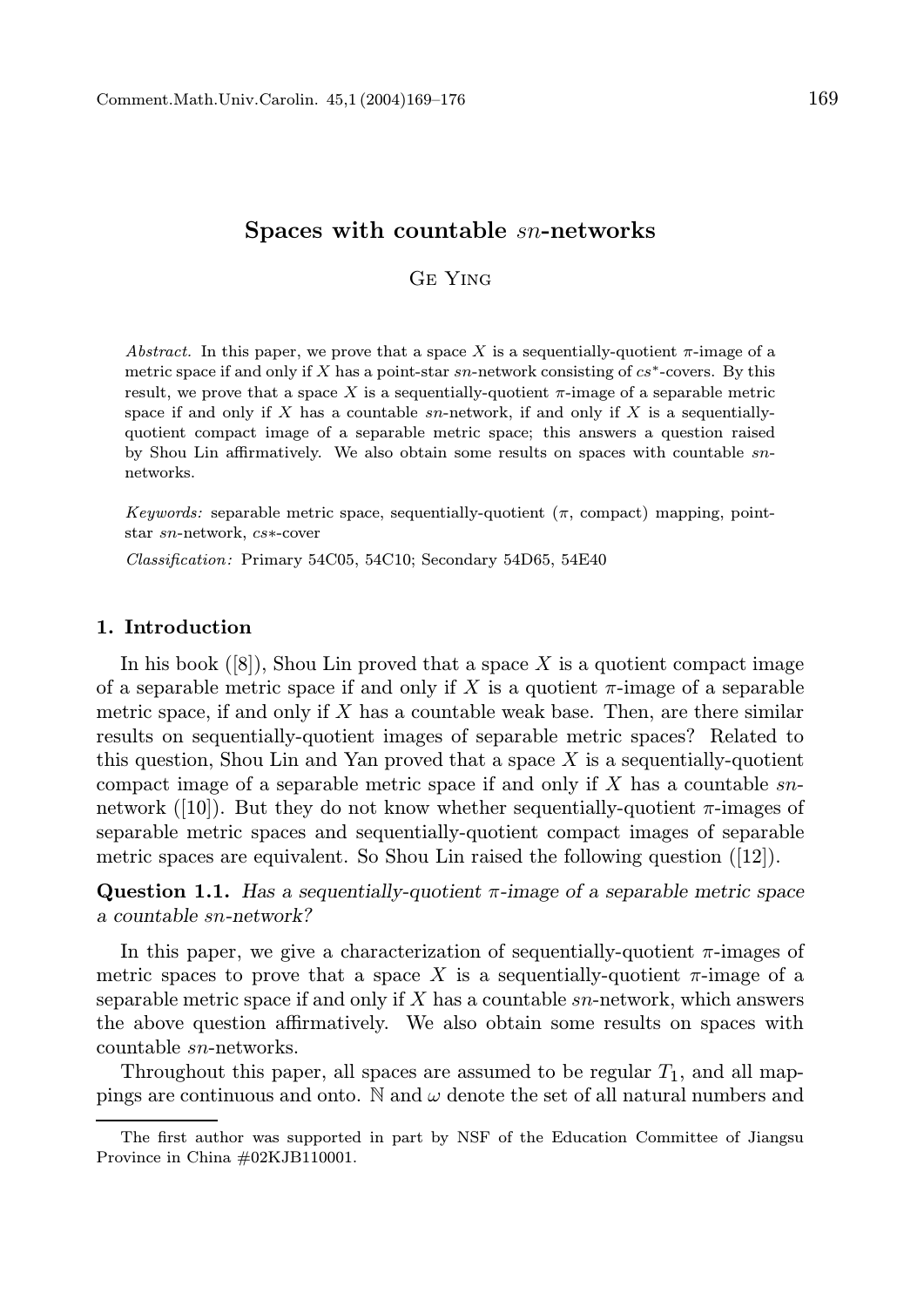the first infinite ordinal respectively. Let  $x \in X$ ,  $\mathcal{U}$  be a collection of subsets of X, f be a mapping. Then  $st(x, \mathcal{U}) = \bigcup \{U \in \mathcal{U} : x \in U\}, f(\mathcal{U}) = \{f(U) : U \in \mathcal{U}\}.$ The sequence  $\{x_n : n \in \mathbb{N}\}\)$ , the sequence  $\{P_n : n \in \mathbb{N}\}\$  of subsets and the sequence  ${\mathcal{P}_n : n \in \mathbb{N}}$  of collections of subsets are abbreviated to  ${x_n}$ ,  ${P_n}$  and  ${P_n}$ respectively. We use the convention that every convergent sequence contains its limit point. For example, if we say that a sequence converging to  $x$  is eventually in A, or frequently in A, it is to be understood that  $x \in A$ .  $(M, d)$  denotes a metric space with metric d,  $B(a, \varepsilon) = \{b \in M : d(a, b) < \varepsilon\}$ .  $(\alpha_n)$  denotes a point of a Tychonoff-product space, the n-th coordinate is  $\alpha_n$ . For terms which are not defined here we refer to [1].

**Definition 1.2** ([16]). Let  $(M, d)$  be a metric space.  $f : M \longrightarrow X$  is said to be a  $\pi$ -mapping, if  $d(f^{-1}(x), X - f^{-1}(U)) > 0$  for every  $x \in X$  and every open neighborhood  $U$  of  $x$ .

**Definition 1.3** ([10]). Let  $f : X \longrightarrow Y$  be a mapping. f is a quotient mapping if whenever  $f^{-1}(U)$  is open in X, then U is open in Y; f is a sequentially-quotient mapping, if for every convergent sequence  $S$  in  $Y$ , there is a convergent sequence L in X such that  $f(L)$  is a subsequence of S; f is a compact mapping, if  $f^{-1}(y)$ is compact in X for every  $y \in Y$ ; f is a perfect mapping, if f is a closed and compact mapping.

**Remark 1.4.** (1) compact mappings defined on metric spaces are  $\pi$ -mappings.

(2) If the domain is sequential, then quotient mapping  $\implies$  sequentially-quotient mapping ([8, Proposition 2.1.16]).

(3) If the image is sequential, then sequentially-quotient mapping  $\Longrightarrow$  quotient mapping  $([8, Proposition 2.1.16]).$ 

## **Definition 1.5** ([3]). Let X be a space.

(1) Let  $x \in X$ . A subset P of X is a sequential neighborhood of x (called a sequence barrier at x in [9]) if every sequence  $\{x_n\}$  converging to x is eventually in P, i.e.,  $x \in P$  and there is  $k \in \mathbb{N}$  such that  $x_n \in P$  for all  $n > k$ .

(2) A subset  $P$  of  $X$  is sequentially open if  $P$  is a sequential neighborhood of x for every  $x \in P$ . X is sequential if every sequentially open subset of X is open.

**Remark 1.6.** P is a sequential neighborhood of x if and only if every sequence  ${x_n}$  converging to x is frequently in P, i.e.,  $x \in P$  and for every  $k \in \mathbb{N}$ , there is  $n > k$  such that  $x_n \in P$ .

**Definition 1.7** ([10]). Let  $P$  be a cover of a space X.

(1)  $\mathcal P$  is a k-network of X, if whenever K is a compact subset of an open set U, there is a finite  $\mathcal{F} \subset \mathcal{P}$  such that  $K \subset \bigcup \mathcal{F} \subset U$ .

(2)  $\mathcal P$  is a cs-network of X, if every convergent sequence S converging to a point  $x \in U$  with U open in X, is eventually in  $P \subset U$  for some  $P \in \mathcal{P}$ .

(3)  $P$  is a  $cs^*$ -network of X, if every convergent sequence S converging to a point  $x \in U$  with U open in X, is frequently in  $P \subset U$  for some  $P \in \mathcal{P}$ .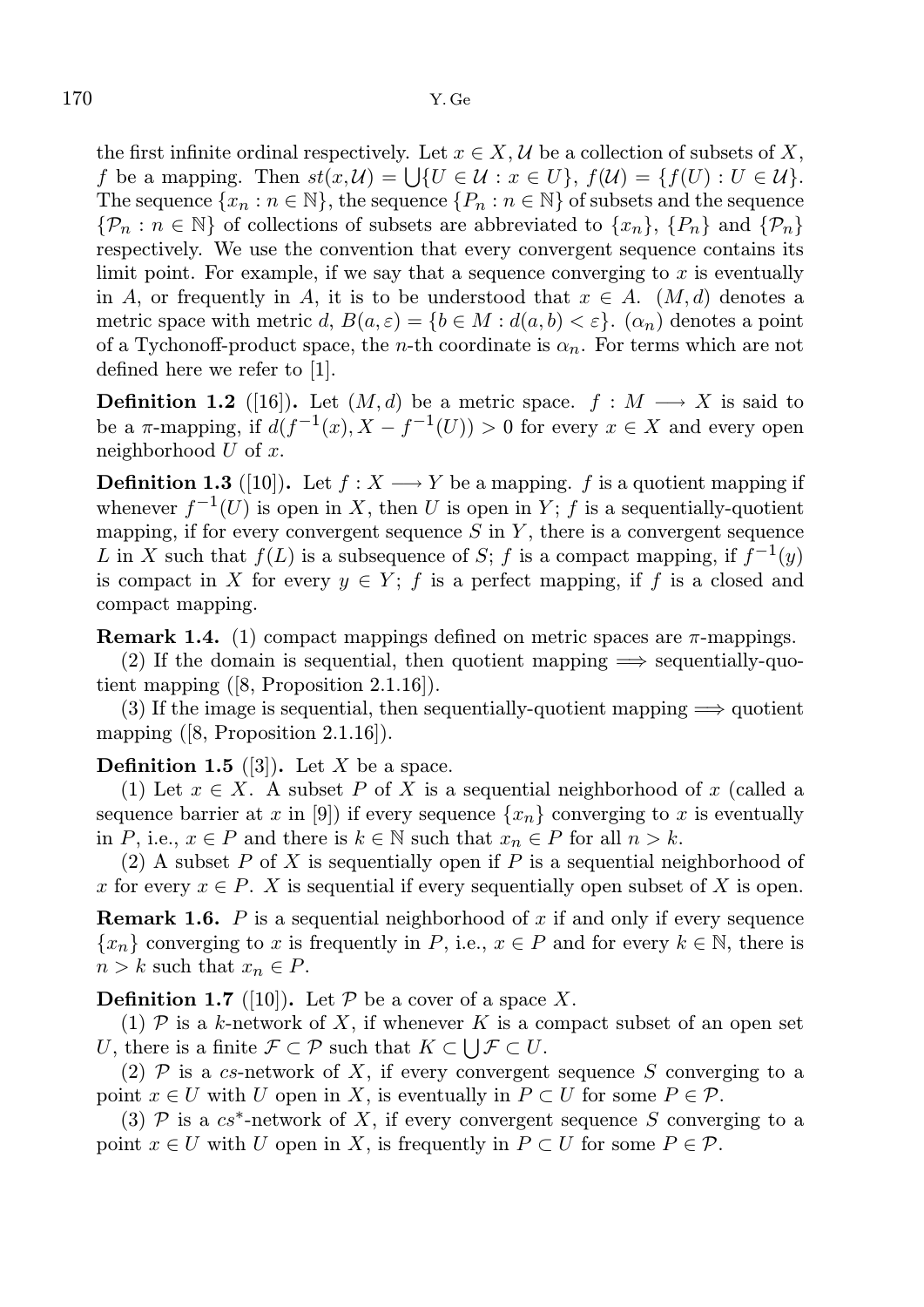**Definition 1.8** ([10]). Let  $\mathcal{P} = \bigcup \{ \mathcal{P}_x : x \in X \}$  be a cover of a space X. Assume that P satisfies the following (a) and (b) for every  $x \in X$ .

(a) P is a network of X, that is, whenever  $x \in U$  with U open in X, then  $x \in P \subset U$  for some  $P \in \mathcal{P}_x$ , where  $\mathcal{P}_x$  is called a network at x.

(b) If  $P_1, P_2 \in \mathcal{P}_x$ , then there exists  $P \in \mathcal{P}_x$  such that  $P \subset P_1 \cap P_2$ .

(1) P is called a weak base of X, if for  $G \subset X$ , G is open in X if and only if for every  $x \in G$  there exists  $P \in \mathcal{P}_x$  such that  $P \subset G$ , where  $\mathcal{P}_x$  is called a weak neighborhood base at x.

(2) P is called an sn-network of X, if every element of  $\mathcal{P}_x$  is a sequential neighborhood of x for every  $x \in X$ , where  $\mathcal{P}_x$  is called an sn-network at x.

**Definition 1.9** ([4], [5], [13], [17]). A space X is a g-metric space (resp. an sn-metric space) if X has a  $\sigma$ -locally finite weak base (resp. a  $\sigma$ -locally finite sn-network). A space X is called g-first countable (resp. sn-first countable), if X has a weak base (resp. an sn-network)  $\mathcal{P} = \bigcup \{ \mathcal{P}_x : x \in X \}$  such that  $\mathcal{P}_x$  is countable for every  $x \in X$ . A space X is an  $\aleph$ -space if X has a  $\sigma$ -locally finite k-network; X is an  $\aleph_0$ -space if X has a countable k-network.

**Remark 1.10.** (1) In [9], sn-networks are said to be universal cs-networks; snfirst countable is said to be universally  $csf$ -countable; sn-metric spaces are said to be spaces with  $\sigma$ -locally finite universal cs-networks.

(2)  $\aleph_0$ -spaces  $\Longrightarrow \aleph$ -spaces,  $\aleph$ -spaces  $\Longleftrightarrow$  spaces with a  $\sigma$ -locally finite cs-network [2, Theorem 4],  $\aleph_0$ -spaces  $\Longleftrightarrow$  spaces with a countable  $cs^*$ -network (see [18, Proposition C]).

(3) For a space, weak base  $\implies$  sn-network  $\implies$  cs-network ([10]). So g-metric spaces  $\implies$  sn-metric spaces  $\implies$   $\aleph$ -spaces, and q-first countable space  $\implies$  sn-first countable space. Spaces with countable weak base  $\implies$  spaces with countable snnetworks  $\implies \aleph_0$ -spaces.

(4) An sn-network for a sequential space is a weak base  $([10])$ . Notice that g-first countable  $\implies$  sequential. g-first countable space  $\iff$  sequential, sn-first countable space. Spaces with countable weak base  $\iff$  sequential, spaces with countable sn-network.

(5) g-metric space  $\Longleftrightarrow k$ , sn-metric space (see [9, Theorem 3.15 and Corollary 3.16]). So every k, sn-metric space is sequential.

**Definition 1.11** ([11]). Let  $\{\mathcal{P}_n\}$  be a sequence of covers of a space X.

(1)  $\{\mathcal{P}_n\}$  is a point-star network of X, if  $\{st(x, \mathcal{P}_n)\}\$ is a network at x for every  $x \in X$ ;

(2)  $\{\mathcal{P}_n\}$  is a point-star sn-network, if  $\{st(x, \mathcal{P}_n)\}\$ is an sn-network at x for every  $x \in X$ .

**Remark 1.12.** Spaces with a point-star sn-network are sn-first countable.

**Definition 1.13** ([11]). Let  $P$  be a cover of a space X.  $P$  is a  $cs^*$ -cover, if every convergent sequence in X is frequently in P for some  $P \in \mathcal{P}$ .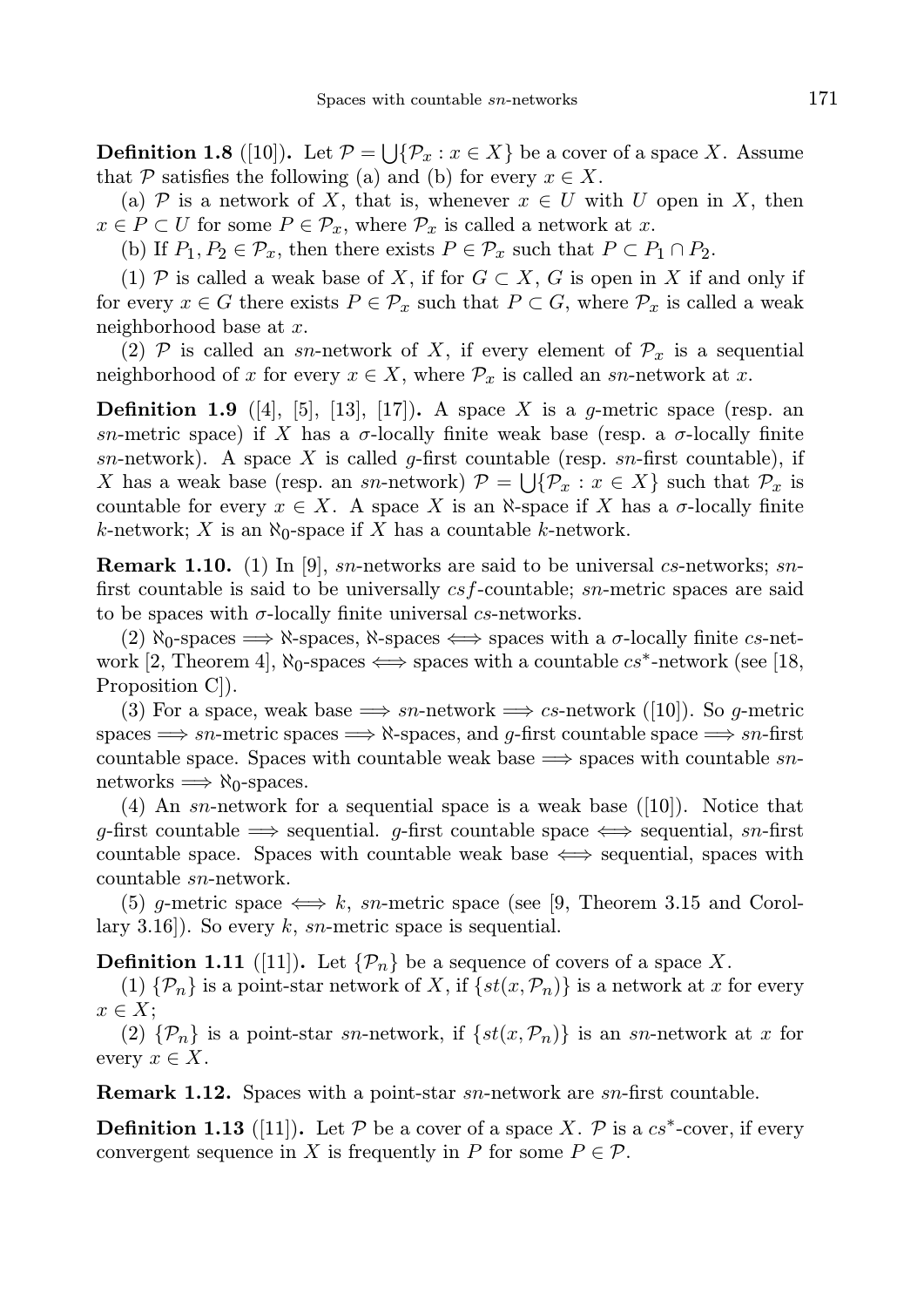# 2. Main results

At first, we give a characterization of spaces with countable sn-networks. We have known that having countable weak bases, Lindelöf and separable are equivalent for g-metric spaces ([17]), and  $\aleph_0$ , (hereditarily) Lindelöf and hereditarily separable are equivalent for  $\aleph$ -spaces ([14], [15]). We have the following analogue for sn-metric spaces.

**Theorem 2.1.** The following are equivalent for a space  $X$ :

- (1)  $X$  has a countable sn-network;
- (2) X is an sn-first countable,  $\aleph_0$ -space;
- (3) X is a (hereditarily) Lindelöf, sn-metric space;
- (4)  $X$  is a hereditarily separable, sn-metric space;
- (5) X is an  $\omega_1$ -compact, sn-metric space.

PROOF:  $(1) \implies (2)$  follows from Remark 1.10(3).

 $(2) \implies (3)$ : sn-first countable, N-spaces are sn-metric spaces ([9]), so X is an sn-metric space.  $\aleph_0$ -spaces are hereditarily Lindelöf (see [7, Theorem 3.4]), so X is hereditarily Lindelöf.

 $(3) \implies (4)$ : sn-metric spaces are  $\aleph$ -spaces, and Lindelöf and hereditarily separable are equivalent for  $\aleph$ -spaces (see [7, Theorem 3.4]), so X is hereditarily separable.

 $(4) \Longrightarrow (5)$ : It is clear that every Lindelöf space is  $\omega_1$ -compact.

 $(5) \Longrightarrow (1)$ : Let  $\mathcal{P} = \bigcup \{ \mathcal{P}_n : n \in \mathbb{N} \}$  be an sn-network of X. We can assume  $\mathcal{P}_n$  is a closed discrete collection of subsets of X for every  $n \in \mathbb{N}$  ([4]). We claim that  $|\mathcal{P}_n| \leq \omega$  for every  $n \in \mathbb{N}$ . If not, there is  $n \in \mathbb{N}$  such that  $|\mathcal{P}_n| > \omega$ . We pick  $x_P \in P$  for every  $P \in \mathcal{P}_n$ . Then  $\{x_P : P \in \mathcal{P}_n\}$  is a closed discrete subspace of X. This contradicts the  $\omega_1$ -compactness of X. So X has a countable sn-network.

Since perfect mappings inversely preserve sn-metric spaces if the domain spaces have  $G_{\delta}$ -diagonal ([4]), and inversely preserve Lindelöf spaces, we obtain the following result by the above theorem.

**Corollary 2.2.** Let  $f : X \longrightarrow Y$  be a perfect mapping. If Y has a countable sn-network and X has a  $G_{\delta}$ -diagonal, then X has a countable sn-network.

We give an example to show that "hereditarily separable" in Theorem 2.1 cannot relax to "separable".

Example 2.3. There is a separable, sn-metric space, which has not any countable sn-network.

PROOF: Let Y be a space in [6, Example 1]. Then Y is a separable,  $\aleph$ -space, and is not an  $\aleph_0$ -space, hence Y has not any countable sn-network. Notice that every convergent sequence in Y is a finite subset of Y and Y has a  $\sigma$ -locally finite

 $\Box$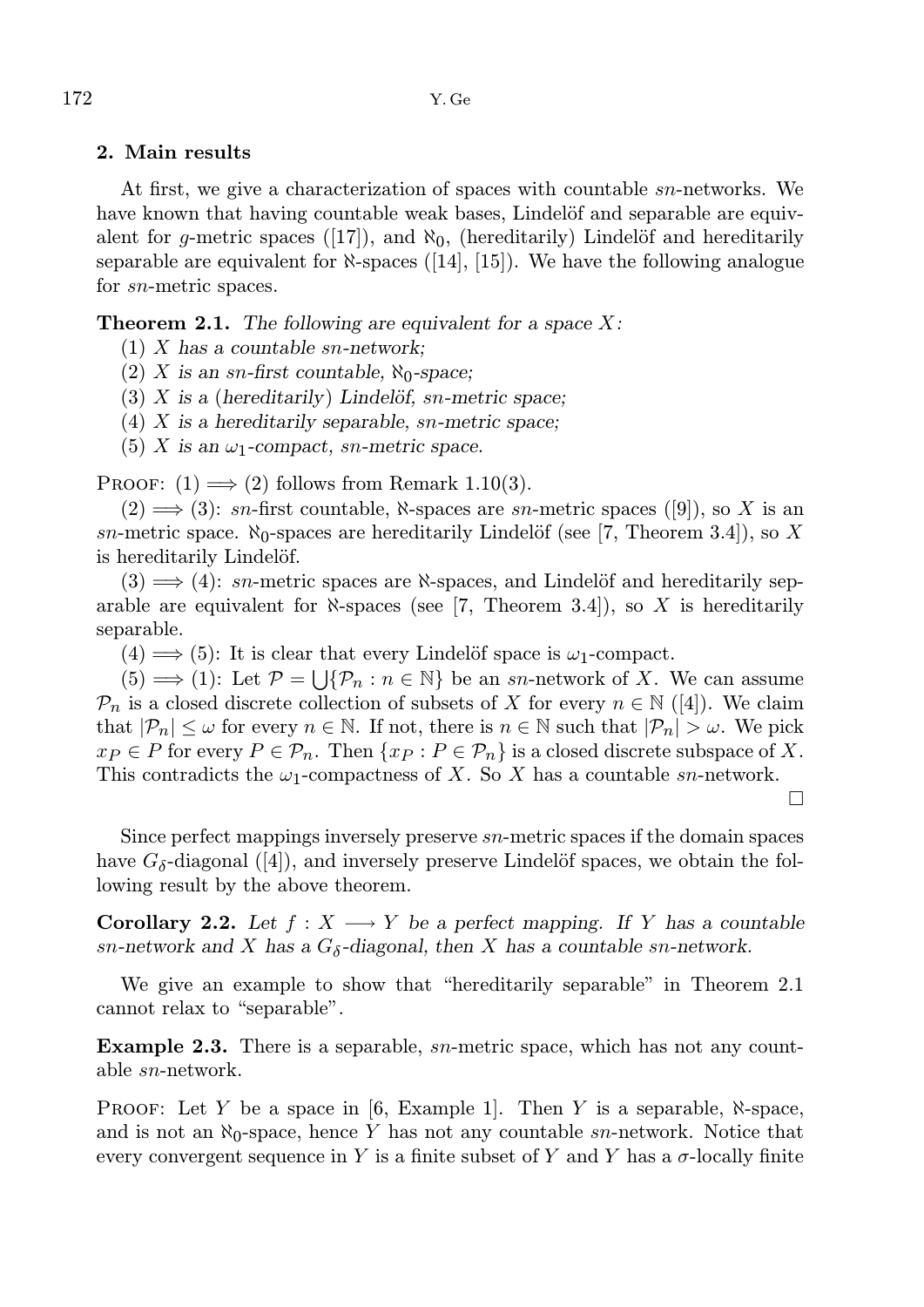cs-network, so Y has a  $\sigma$ -locally finite sn-network. That is, Y is an sn-metric space.  $\Box$ 

**Lemma 2.4.** Let  $\{\mathcal{P}_n\}$  be a sequence of  $cs^*$ -covers of a space X, and S be a sequence converging to a point  $x \in X$ . Then there is a subsequence L of S such that for every  $n \in \mathbb{N}$ , there is  $P_n \in \mathcal{P}_n$  such that L is eventually in  $P_n$ .

PROOF:  $\mathcal{P}_n$  is a  $cs^*$ -cover of X for every  $n \in \mathbb{N}$ , so there is  $P_n \in \mathcal{P}_n$  such that S is frequently in  $P_n$ . Since S is frequently in  $P_1$ , there is a subsequence  $S_1$  of S such that  $S_1 \subset P_1$ . Put  $x_{n_1}$  is the first term of  $S_1$ . Similarly,  $S_1$  is frequently in  $P_2$ , there is a subsequence  $S_2$  of  $S_1$  such that  $S_2 \subset P_2$ . Put  $x_{n_2}$  is the second term of  $S_2$ . By the inductive method, for every  $k \in \mathbb{N}$ , since  $S_{k-1}$  is frequently in  $P_k$ , there is a subsequence  $S_k$  of  $S_{k-1}$  such that  $S_k \subset P_k$ . Put  $x_{n_k}$  is the k-th term of  $S_k$ . Let  $L = \{x_{n_k} : k \in \mathbb{N}\} \cup \{x\}$ . Then L, which is a subsequence of S, is eventually in  $P_n$  for every  $n \in \mathbb{N}$ . In fact, for every  $n \in \mathbb{N}$ , if  $k > n$ , then  $x_{n_k} \in S_k \subset S_n \subset P_n.$ 

**Theorem 2.5.** The following are equivalent for a space  $X$ :

- (1) X is a sequentially-quotient  $\pi$ -image of a metric space;
- $(2)$  X has a point-star sn-network consisting of cs<sup>\*</sup>-covers;
- $(3)$  X has a point-star network consisting of cs<sup>\*</sup>-covers.

PROOF: (1)  $\implies$  (2). Let  $f : M \longrightarrow X$  be a sequentially-quotient  $\pi$ -mapping,  $(M, d)$  be a metric space. For every  $n \in \mathbb{N}$ , put  $\mathcal{B}_n = \{B(a, 1/n) : a \in M\}$  and  $\mathcal{P}_n = f(\mathcal{B}_n)$ . Then  $\{\mathcal{P}_n\}$  is a sequence of covers of X. Obviously,  $\{st(x, \mathcal{P}_n)\}$ satisfies Definition 1.8(b) by the construction of  $\{\mathcal{P}_n\}.$ 

(i)  $\{\mathcal{P}_n\}$  is a point-star network of X: Let  $x \in U$  with U open in X. f is a  $\pi$ -mapping, so there is  $n \in \mathbb{N}$  such that  $d(f^{-1}(x), M - f^{-1}(U)) > 2/n$ , thus  $st(x, \mathcal{P}_n) \subset U$ . In fact, if  $y \in st(x, \mathcal{P}_n)$ , then there is  $P = f(B(a, 1/n)) \in \mathcal{P}_n$ for some  $a \in M$  such that  $x, y \in P$ . Let  $b, c \in B(a, 1/n)$  such that  $f(b) = x$ and  $f(c) = y$ . Then  $d(c, f^{-1}(x)) \leq d(c, b) < 2/n$ , so  $c \notin M - f^{-1}(U)$ , thus  $y = f(c) \in U$ .

(ii)  $\mathcal{P}_n$  is a cs<sup>\*</sup>-cover of X for every  $n \in \mathbb{N}$ : Let S be a sequence in X converging to the point  $x \in X$ . f is sequentially-quotient, so there is a sequence L in M converging to a point  $a \in f^{-1}(x)$  such that  $f(L) = S_1$  is a subsequence of S. L is eventually in  $B(a, 1/n)$ , so  $S_1 = f(L)$  is eventually in  $P = f(B(a, 1/n)) \in \mathcal{P}_n$ . Thus S is frequently in P.

(iii)  $st(x, \mathcal{P}_n)$  is a sequential neighborhood of x for every  $x \in X$  and  $n \in \mathbb{N}$ : Let S be a sequence converging to the point  $x \in X$ . By the proof in the above (ii), S is frequently in some  $P \in \mathcal{P}_n$  and  $x \in P$ , so S is frequently in  $st(x, \mathcal{P}_n)$ . By Remark 1.6,  $st(x, \mathcal{P}_n)$  is a sequential neighborhood of x.

By the above (i)–(iii), X has a point-star sn-network consisting of  $cs^*$ -covers.  $(2) \Longrightarrow (3)$  is obvious.

 $(3) \implies (1)$ . Let  $\{\mathcal{P}_n\}$  be a point-star network consisting of  $cs^*$ -covers of X. We can assume  $\mathcal{P}_n$  is a collection of closed subsets of X for every  $n \in \mathbb{N}$ .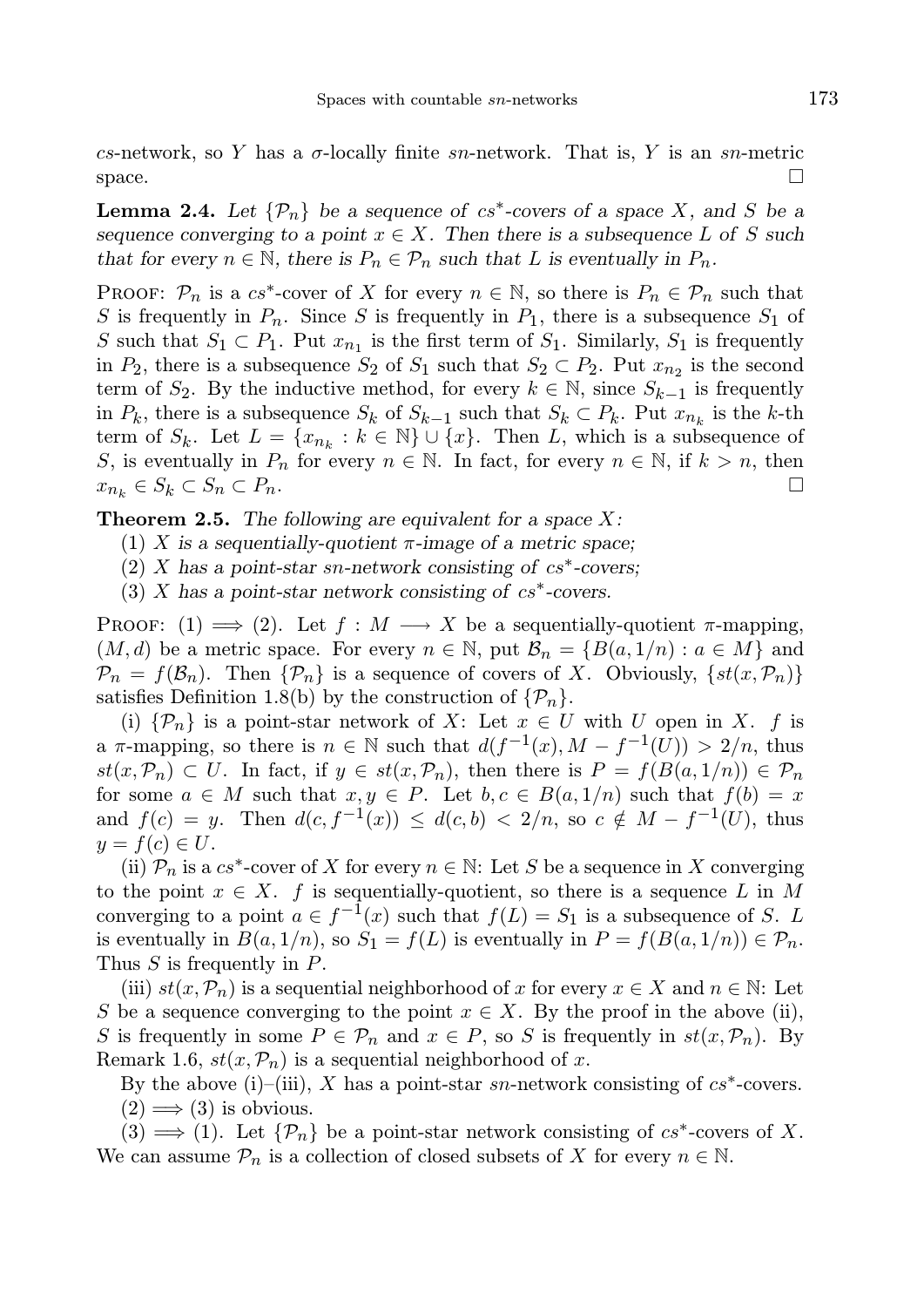Put  $\mathcal{P}_n = \{P_\alpha : \alpha \in A_n\}$  for every  $n \in \mathbb{N}$ , the topology on  $A_n$  is the discrete topology. Put  $M = \{a = (\alpha_n) \in \Pi_{n \in \mathbb{N}} A_n : \{P_{\alpha_n}\}\$ is a network at some  $x_a \in X\}$ . Then M, which is a subspace of the product space  $\Pi_{n\in\mathbb{N}}A_n$ , is a metric space with metric d defined as follows:

Let  $a = (\alpha_n), b = (\beta_n) \in M$ . Then  $d(a, b) = 0$  if  $a = b$ , and  $d(a, b) =$  $1/\min\{n \in \mathbb{N} : \alpha_n \neq \beta_n\}$  if  $a \neq b$ .

Define  $f: M \longrightarrow X$  by  $f(a) = x_a$  for every  $a = (\alpha_n) \in M$ , where  $\{P_{\alpha_n}\}\$ is a network at  $x_a$ . It is easy to see that  $x_a$  is unique for every  $a \in M$  by  $T_1$ -property of  $X$ , so  $f$  is a function.

(i) f is onto: Let  $x \in X$ . For every  $n \in \mathbb{N}$ , there is  $\alpha \in A_n$  such that  $x \in P_{\alpha_n}$ . For  $\{\mathcal{P}_n\}$  is a point-star network of X,  $\{P_{\alpha_n}\}$  is a network for x. Put  $a = (\alpha_n)$ , then  $f(a) = x$ .

(ii) f is continuous: Let  $a = (\alpha_n) \in M$ , U be a neighborhood of  $x = f(a)$ . Then there is  $k \in \mathbb{N}$  such that  $P_{\alpha_k} \subset U$ . Put  $V = \{b = (\beta_n) \in M : \beta_k = \alpha_k\}.$ Then V is open in M containing a and  $f(V) \subset P_{\alpha_k} \subset U$ , thus f is continuous.

(iii) f is a  $\pi$ -mapping: Let  $x \in U$  with U open in X. For  $\mathcal{P}_n$  is a point-star network of X, there is  $n \in \mathbb{N}$  such that  $st(x, \mathcal{P}_n) \subset U$ . Then  $d(f^{-1}(x), M$  $f^{-1}(U) \ge 1/2n > 0$ . In fact, let  $a = (\alpha_n) \in M$  such that  $d(f^{-1}(x), a) <$ 1/2n. Then there is  $b = (\beta_n) \in f^{-1}(x)$  such that  $d(a, b) < 1/n$ , so  $\alpha_k = \beta_k$ if  $k \leq n$ . Notice that  $x \in P_{\beta_n} \in \mathcal{P}_n$ ,  $P_{\alpha_n} = P_{\beta_n}$ , so  $f(a) \in P_{\alpha_n} = P_{\beta_n} \subset$  $st(x, P_n)$  ⊂ U, hence  $a \in f^{-1}(U)$ . Thus  $d(f^{-1}(x), a) \ge 1/2n$  if  $a \in M - f^{-1}(U)$ , so  $d(f^{-1}(x), M - f^{-1}(U)) \ge 1/2n > 0$ .

(iv) f is sequentially-quotient: Let S be a sequence converging to a point  $x \in X$ . Notice that  $\{\mathcal{P}_n\}$  is a sequence of  $cs^*$ -covers of X. By Lemma 2.4, there is a subsequence  $L = \{x_k : k \in \mathbb{N}\} \cup \{x\}$  of S such that for every  $n \in \mathbb{N}$ , there is  $\alpha_n \in A_n$  such that L is eventually in  $P_{\alpha_n}$ . Put  $a = (\alpha_n)$ . Since  $\{\mathcal{P}_n\}$  is a pointstar network,  $a \in M$  and  $f(a) = x$ . We pick  $b_k \in f^{-1}(x_k)$  for every  $x_k \in L$  as follows. For every  $n \in \mathbb{N}$ , if  $x_k \in P_{\alpha_n}$ , put  $\beta_{k_n} = \alpha_n$ ; if  $x_k \notin P_{\alpha_n}$ , pick  $\alpha_{k_n} \in A_n$ such that  $x_k \in P_{\alpha_{k_n}}$ , and put  $\beta_{k_n} = \alpha_{k_n}$ . Put  $b_k = (\beta_{k_n}) \in \Pi_{n \in \mathbb{N}} A_n$ . Obviously,  $b_k \in M$  and  $f(b_k) = x_k$ . It is easy to prove that  $L' = \{b_k : k \in \mathbb{N}\} \cup \{a\}$  is a sequence in M converging to the point a. In fact, let U be open in M containing a. By the definition of Tychonoff-product spaces, we can assume there is  $m \in \mathbb{N}$  such that  $U = ((\Pi\{\{\alpha_n\} : n \le m\}) \times (\Pi\{\Lambda_n : n > m\})) \cap M$ . For every  $n \le m$ , L is eventually in  $P_{\alpha_n}$ , so there is  $k(n) \in \mathbb{N}$  such that  $x_k \in P_{\alpha_n}$  if  $k > k(n)$ , thus  $\beta_{k_n} = \alpha_n$ . Put  $k_0 = \max\{k(1), k(2), \ldots, k(m), m\}$ . It is easy to see that  $b_k \in U$ if  $k > k_0$ , so L' converges to a. Thus there is a converging sequence L' in M such that  $f(L') = L$  is a subsequence of S, so f is sequentially-quotient.

The following lemma belongs to Shou Lin ([8, Proposition 3.7.14(2)]).

**Lemma 2.6.** Let  $f: X \longrightarrow Y$  be a sequentially-quotient mapping, and X be an  $\aleph_0$ -space. Then Y is an  $\aleph_0$ -space.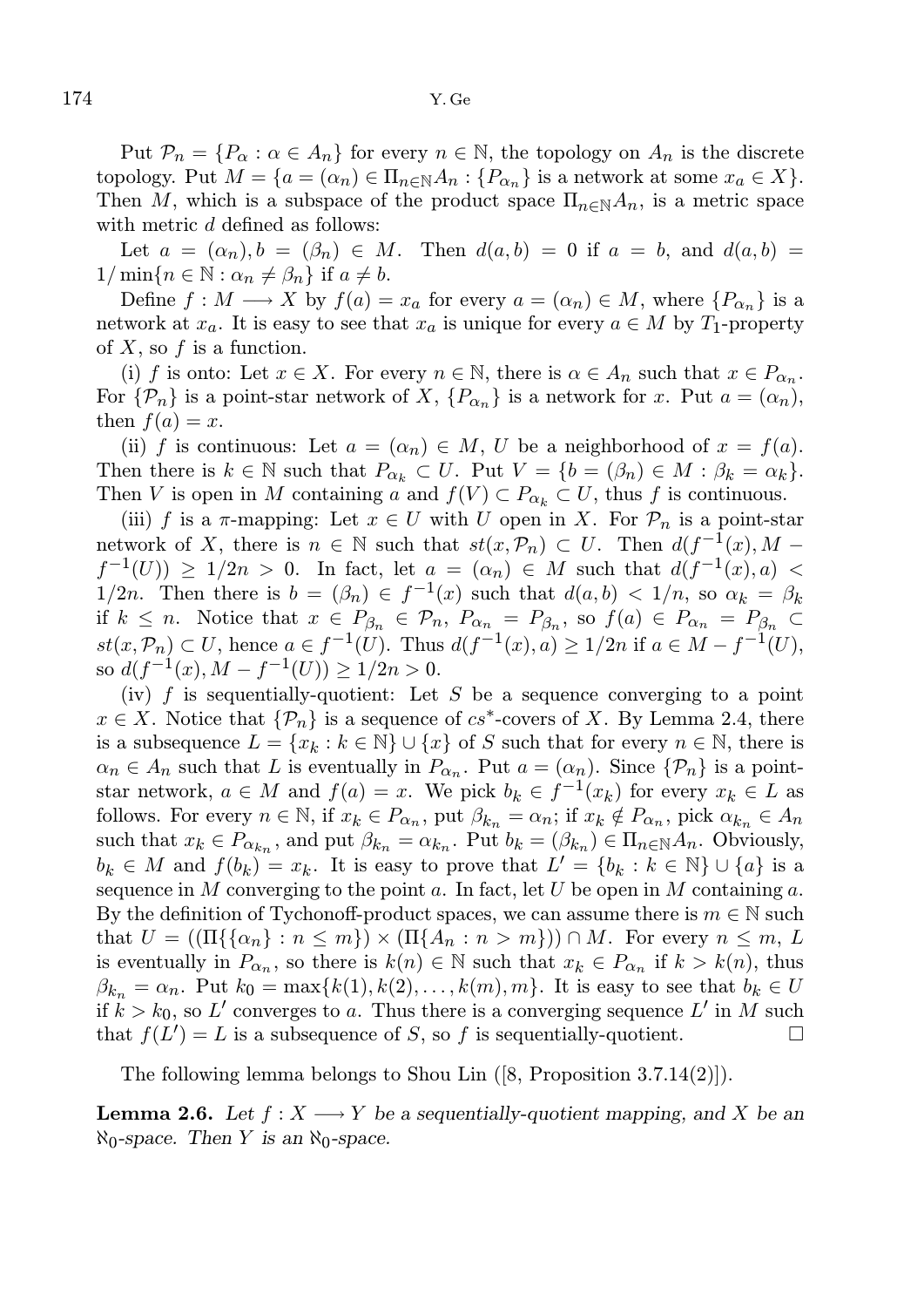PROOF: Since X is an  $\aleph_0$ -space, it is easy to prove that X has a countable csnetwork  $\mathcal{P}(\text{also see } [8, \text{ Proposition 1.6.7}]). \text{ Put } \mathcal{P}' = f(\mathcal{P}). \text{ By Remark 1.10(2)},$ we need only prove that  $\mathcal{P}'$  is a  $cs^*$ -network of Y.

Let S be a sequence in Y converging to a point  $y \in U$  with U open in Y. f is sequentially-quotient, so there is a sequence  $L$  in  $X$  converging to a point  $x \in f^{-1}(y) \subset f^{-1}(U)$  such that  $f(L)$  is a subsequence of S. Since  $\mathcal P$  is a csnetwork of X, there exists  $P \in \mathcal{P}$  such that L is eventually in P and  $P \subset f^{-1}(U)$ . Thus  $f(L)$  is eventually in  $f(P) \subset U$ , and so S is frequently in  $f(P) \subset U$ . Notice that  $f(P) \in \mathcal{P}'$ . So  $\mathcal{P}'$  is a cs<sup>\*</sup>-network of Y.

**Theorem 2.7.** The following are equivalent for a space  $X$ :

- $(1)$  X has a countable sn-network;
- $(2)$  X is a sequentially-quotient compact image of a separable metric space;
- (3) X is a sequentially-quotient  $\pi$ -image of a separable metric space.

PROOF:  $(1) \iff (2)$  from [10], and  $(2) \implies (3)$  from Remark 1.4. We only need to prove  $(3) \implies (1)$ .

Let  $f : M \longrightarrow X$  be a sequentially-quotient  $\pi$ -mapping, M be a separable metric space. Then  $X$  is sn-first countable from Theorem 2.5 and Remark 1.12. Sequentially-quotient mappings preserve  $\aleph_0$ -spaces by Lemma 2.6, so X is an  $\aleph_0$ space. Thus X has a countable  $sn$ -network by Theorem 2.1.

Every k-space with a countable  $sn$ -network is sequential by Remark 1.10(5), so it has a countable weak base. Thus we have the following corollary.

**Corollary 2.8.** The following are equivalent for a k-space  $X$ :

- $(1)$  X has a countable weak base;
- $(2)$  X has a countable sn-network;
- $(3)$  X is a quotient compact image of a separable metric space;
- $(4)$  X is a sequentially-quotient compact image of a separable metric space;
- (5) X is a quotient  $\pi$ -image of a separable metric space;
- (6) X is a sequentially-quotient  $\pi$ -image of a separable metric space.

Acknowledgment. The author would like to thank the referee for his valuable amendments.

#### **REFERENCES**

- [1] Engelking R., General Topology, Polish Scientific Publishers, Warszawa, 1977.
- [2] Foged L., *Characterizations of*  $\aleph$ -spaces, Pacific J. Math. **110** (1984), 59–63.
- [3] Franklin S.P., Spaces in which sequence suffice, Fund. Math. 57 (1965), 107–115.
- [4] Ge Y., On sn-metrizable spaces, Acta Math. Sinica **45** (2002), 355–360 (in Chinese).
- [5] Gruenhage G., Generalized metric spaces, in: K. Kunen and J.E. Vaughan, Eds., Handbook of Set-Theoretic Topology, Amsterdam, North-Holland, pp. 423–501.
- [6] Lin S., On normal separable N-space, Questions Answers Gen. Topology 5 (1987), 249-254.

П